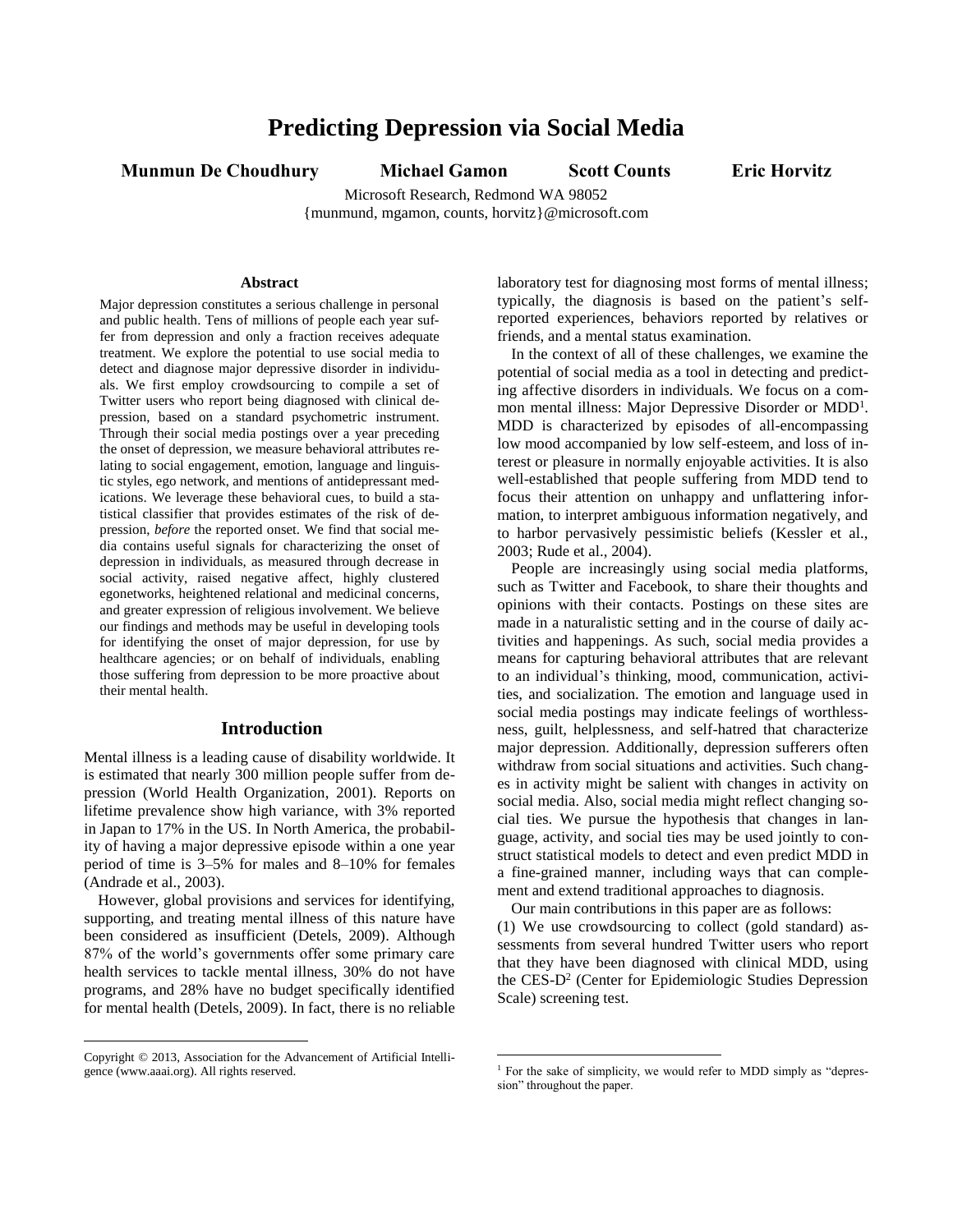(2) Based on the identified cohort, we introduce several measures and use them to quantify an individual's social media behavior for a year in advance of their reported onset of depression. These include measures of: user engagement and emotion, egocentric social graph, linguistic style, depressive language use, and mentions of antidepressant medications.

(3) We compare the behaviors of the depressed user class, and the standard user class through these measures. Our findings indicate, for instance, that individuals with depression show lowered social activity, greater negative emotion, high self-attentional focus, increased relational and medicinal concerns, and heightened expression of religious thoughts. Further, despite having smaller egonetworks, people in the depressed class appear to belong to tightly clustered close-knit networks, and are typically highly embedded with the contacts in their egonetwork.

(4) We leverage the multiple types of signals obtained thus to build an MDD classifier, that can predict, *ahead of MDD onset time*, whether an individual is vulnerable to depression. Our models show promise in predicting outcomes with an accuracy of 70% and precision of 0.74.

We believe that this research can enable new mechanisms to identify at-risk individuals, variables related to the exacerbation of major depression, and can frame directions on guiding valuable interventions.

## **Background Literature**

Rich bodies of work on depression in psychiatry, psychology, medicine, and sociolinguistics describe efforts to identify and understand correlates of MDD in individuals. Cloninger et al., (2006) examined the role of personality traits in the vulnerability of individuals to a future episode of depression, through a longitudinal study. On the other hand, Rude et al., (2003) found support for the claim that negative processing biases, particularly (cognitive) biases in resolving ambiguous verbal information can predict subsequent depression. Robinson and Alloy, (2003) similarly observed that negative cognitive styles and stress-reactive rumination were predictive of the onset, number and duration of depressive episodes. Finally, Brown et al., (1986) found that lack of social support and lowered self-esteem are important factors linked to higher incidences of depression. Among a variety of somatic factors, reduced energy, disturbed sleep, eating disorders, and stress and tension have also been found to be correlates of depressive disorders (Abdel-Khalek, 2004).

In the field of sociolinguistics, Oxman et al., (1982) showed that linguistic analysis of speech could classify patients into groups suffering from depression and paranoia. Computerized analysis of written text through the LIWC program has also been found to reveal predictive cues about neurotic tendencies and psychiatric disorders (Rude, Gortner & Pennebaker, 2004).

Although studies to date have improved our understanding of factors that are linked to mental disorders, a notable limitation of prior research is that it relies heavily on small, often homogeneous samples of individuals, who may not necessarily be representative of the larger population. Further, these studies typically are based on surveys, relying on retrospective self-reports about mood and observations about health: a method that limits temporal granularity. That is, such assessments are designed to collect high-level summaries about experiences over long periods of time. Collecting finer-grained longitudinal data has been difficult, given the resources and invasiveness required to observe individuals' behavior over months and years.

We leverage continuing streams of evidence from social media on posting activity that often reflects people's psyches and social milieus. We seek to use this data about people's social and psychological behavior to predict their vulnerabilities to depression in an unobtrusive and finegrained manner.

Moving to research on social media, over the last few years, there has been growing interest in using social media as a tool for public health, ranging from identifying the spread of flu symptoms (Sadilek et al., 2012), to building insights about diseases based on postings on Twitter (Paul & Dredze, 2011). However, research on harnessing social media for understanding behavioral health disorders is still in its infancy. Kotikalapudi et al., (2012) analyzed patterns of web activity of college students that could signal depression. Similarly, Moreno et al., (2011) demonstrated that status updates on Facebook could reveal symptoms of major depressive episodes.

In the context of Twitter, Park et al., (2012) found initial evidence that people post about their depression and even their treatment on social media. In other related work, De Choudhury et al., (2013) examined linguistic and emotional correlates for postnatal changes of new mothers, and built a statistical model to predict extreme postnatal behavioral changes using only prenatal observations. The latter work highlights the potential of social media as a source of signals about likelihood of current or future episodes of depression. With the present work we: (1) expand the scope of social media-based mental health measures, describing the relationship between nearly 200 measures and the presence of depression; and (2) demonstrate that we can use those measures to predict, *ahead* of onset, depressive disorders in a cohort of individuals who are diagnosed with depression via a standard psychometric instrument.

#### **Data**

#### **Ground Truth Data Collection**

We employ crowdsourcing to collect labels we take as ground truth data on the presence of MDD. Crowdsourcing is an efficient mechanism to gain access to behavioral data from a diverse population, is less time consuming, and is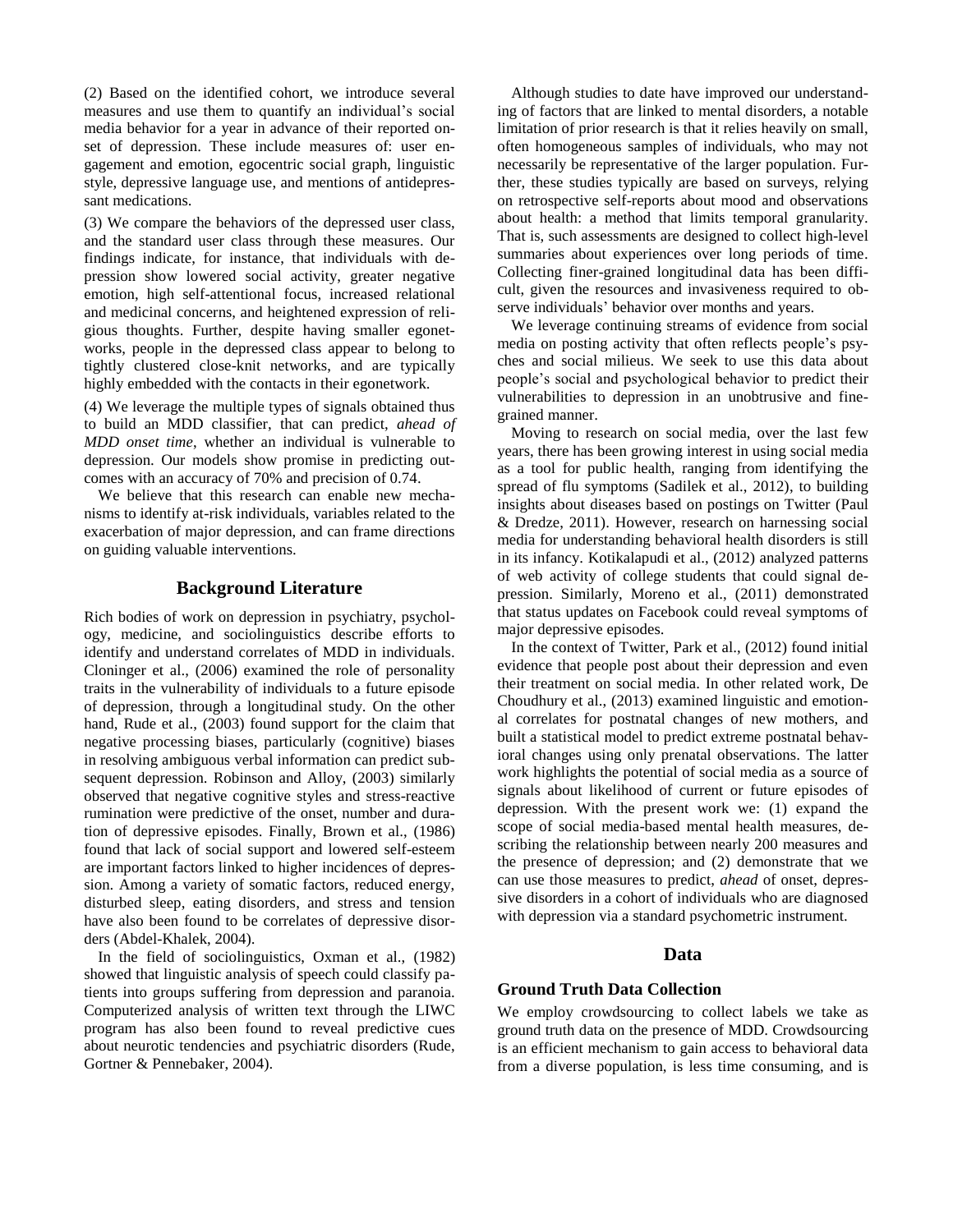inexpensive (Snow et al., 2008). Using Amazon's Mechanical Turk interface, we designed human intelligence tasks (HITs) wherein crowdworkers were asked to take a standardized clinical depression survey, followed by several questions on their depression history and demographics. The crowdworkers could also opt in to share their Twitter usernames if they had a *public* Twitter profile, with an agreement that their data could be mined and analyzed anonymously using a computer program. We sought responses from crowdworkers who were located in the United States, and had an approval rating on Amazon Mechanical Turk (AMT) greater than or equal to 90%. Each crowdworker was restricted to take the HIT exactly once, and was paid 90 cents for completing the task.

#### **Depression Screening Test**

We used the CES-D (Center for Epidemiologic Studies Depression Scale) <sup>2</sup> questionnaire as the primary tool to determine the depression levels of the crowdworkers. The CES-D is a 20-item self-report scale that is designed to measure depressive symptoms in the general population (Radloff, 1977), and is one of the most common screening tests used by clinicians and psychiatrists for the purpose. It measures symptoms defined by the American Psychiatric Association Diagnostic and Statistical Manual (DSM-IV), and quantifies depressive feelings and behaviors during the past week. For example, the test seeks responses to questions such as: "*I thought my life was a failure*"; "*I felt lonely*"; "*I had crying spells*". Participants were asked to choose one of the following responses to each of the questions: (i) Rarely or none of the time (<1 day); (ii) Some or a little of the time (1-2 days); (iii) Occasionally or a moderate amount of the time (3-4 days); and (iv) Most or all of the time (5-7 days). A participant's minimum score could be zero and the maximum could be 60, where higher scores indicate the presence of more symptomatology.

#### **Tackling Noisy Crowd Responses**

While crowdsourcing has its benefits as a behavioral data collection paradigm, it may suffer from the problem of noisy responses to HITs. We control for this using two steps: (1) we discard data points where crowdworkers take insufficient time (less than two minutes) to complete the survey and (2) we deploy an auxiliary screening test in the same HIT, in addition to the CES-D questionnaire.

We used the Beck Depression Inventory (BDI) for this purpose (Beck et al., 1976). Like CES-D, BDI is also used commonly as a test for depression by healthcare professionals to measure depression. Our conjecture was that, for high quality responses to HITs, the scores in CES-D and BDI would correlate—i.e., individuals who are truly depressed (or not depressed) would score high (or low) in both the tests. This would help us to eliminate data, stemming from responses that may have been input without careful deliberation.

 $\overline{a}$ 

Note that in order to minimize bias, we refrained from indicating in our HITs that the two tests were depression screening questionnaires. Rather, we simply mentioned that they measure behavioral patterns. We also randomized the order of the CES-D and BDI questionnaires in the HITs to avoid biases stemming from the ordering of the surveys.

## **Self-reported Information**

Finally, we collected information about the crowdworkers' depression history and experiences by assessing:

- *Whether or not they had been diagnosed with clinical depression in the past. If so, when*.
- *If they were clinically depressed, what was the estimated time of its onset*.
- *If they are currently depressed, or using any antidepression medications.*

We also asked if crowdworkers could share their Twitter username for research analysis purposes, should they be owners of a *public* Twitter profile.

#### **Statistics of Ground Truth Data**

A total of 1,583 crowdworkers completed our HITs between September 15 and October 31, 2012. 637 participants (~40%) agreed to provide us with access to their Twitter feeds. Next we eliminated noisy respondents based on the two-step technique discussed earlier, which yielded a set of 554 users. Finally, we intended to focus on individuals with depression onset dates anytime in the last one year, but no later than three months prior to the day the survey was taken. This ensured that we could collect reasonably long historical social media data for each user prior to the onset (important for prediction). In this set, we further focused on users who reported to have suffered from at least two depressive episodes during the one-year period, so as to qualify for MDD (Posternak et al., 2006).

A set of 476 users out of the above cohort indicated in the self-report section of the HIT to have been diagnosed with depression with onset between September 2011 and June 2012. This comprised our final user set. The set contained 243 males and 233 females, with a median age of 25, with the two most frequent education levels being "Some college, no degree" and "Bachelor's degree," and the most reported income range of "\$25,000-\$50,000".



Figure 1: Twitter data collection method. For users (red) who scored positively for depression, we date back from the reported onset of depression up to one year, and collect all of their Twitter postings. For users (blue) scoring negatively for depression, we collect one year of their Twitter feeds dating back from the day the survey was taken.

<sup>2</sup> http://www.bcbsm.com/pdf/Depression\_CES-D.pdf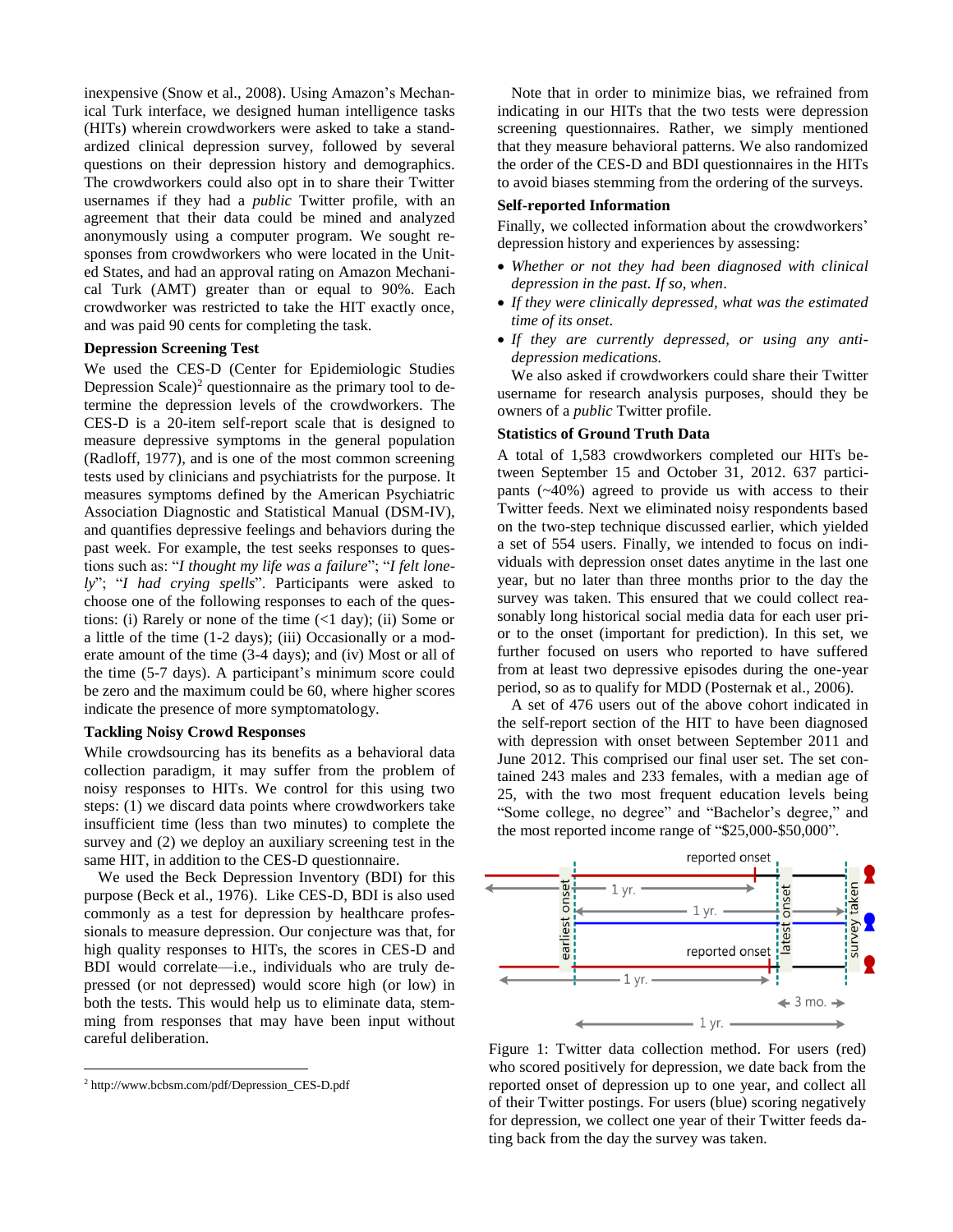In our final dataset of 476 users, we used the responses to the CES-D questionnaires as our primary depression level estimation tool. With CES-D, typically three groups of depression severity are calculated (Radloff, 1977): *low* (0-15), *mild to moderate* (16-22), and *high* range (23-60). The literature indicates that a cut-off of 16 is prone to yielding a high number of false-positives. Thus, several studies adopt higher cut-offs (e.g., 20, 22, or 27). In this work, we used 22 as our chosen threshold (also see Park et. al., (2012)), to minimize Type I and Type II errors in our subsequent prediction task.

We obtained 171 users (~36%) who scored positive for depression. We note that Park et. al., (2012) found a similar percentage of individuals in their study, scoring positively for depression. Two classes of users were constructed in this manner: an MDD positive class of 171 users scoring high for depression; and negative class of 305 users: ones with little or no signs of the condition.

# **Social Media Data**

For behavioral exploration and prediction, we collected data from the Twitter feeds of all users. We used the Twitter Firehose made available to us via our organization's contract with Twitter. Depending on the depression onset date of each of the users in the positive class, we collected all of their Twitter posts in the past one year, dating back from the reported depression onset. For instance, for a user with depression onset date of July 17, 2012, we collected all of her posts made between July 17, 2011 and July 16, 2012. For users in the negative class, we collected all of their postings in the one year prior to the date they took our AMT survey. Figure 1 illustrates the data collection process. Note that we set an allowed time range for depression onset (max and min), in order to ensure that we captured users with a sufficiently long history of clinical MDD.

| $\frac{1}{2}$ and $\frac{1}{2}$ and $\frac{1}{2}$ and $\frac{1}{2}$ and $\frac{1}{2}$ and $\frac{1}{2}$ and $\frac{1}{2}$ and $\frac{1}{2}$ . |           |
|-----------------------------------------------------------------------------------------------------------------------------------------------|-----------|
| Total number of users                                                                                                                         | 476       |
| Total number of Twitter posts                                                                                                                 | 2,157,992 |
| Mean number of posts per user over the entire 1                                                                                               | 4,533.4   |
| year period                                                                                                                                   |           |
| Variance of number of posts per user over the en-                                                                                             | 3,836     |
| tire 1 year period                                                                                                                            |           |
| Mean number of posts per day per user                                                                                                         | 6.67      |
| Variance of number of posts per day per user                                                                                                  | 12.42     |

Table 1: Statistics of Twitter data of study cohort.

| Having a job again makes me happy. Less time to be depressed     |
|------------------------------------------------------------------|
| and eat all day while watching sad movies.                       |
| "Are you okay?" Yes I understand that I am upset and hope-       |
| less and nothing can help me I'm okay but I am not alright       |
| "empty" feelings I WAS JUST TALKING ABOUT HOW I I                |
| HAVE EMOTION OH MY GOODNESS I FEEL AWFUL                         |
| I want someone to hold me and be there for me when I'm sad.      |
| Reloading twitter till I pass out. *lonely* *anxious* *butthurt* |
| *frustrated* *dead*                                              |

Table 2: Example posts from users in the depression class.

In Table 1 we list several statistics of the crawled dataset. A few samples of posts randomly selected from the data of users in the depression class are shown in Table 2.

# **Measuring Depressive Behavior**

We first present a set of attributes that can be used to characterize the behavioral differences of the two classes of users—one of which consists of individuals exhibiting clinical depression, based on the year-long feed of their Twitter postings. Note these measures are defined to be dynamic measures, i.e., we calculate their values daily based on the activity of users over the entire year-long period preceding depression onset or the date survey was taken by them.

## **Engagement**

We define five measures of engagement motivated from (De Choudhury et al., 2013): *Volume*, defined as the normalized number of posts per day made by the user; Proportion of *reply* posts (@-replies) from a user per day indicating her level of social interaction with other Twitter users; The fraction of *retweets* from a user per day, signaling how she participates in information sharing with her followers; The proportion of *links* (urls) shared by each user over a day; and fraction of *question-centric* posts from a user in a day, measuring the user's tendency to seek and derive informational benefits from the greater Twitter community.

*Insomnia index:* Our final engagement measure quantifies the pattern of posting made by a user during the course of a day (24 hour cycle). Literature on depression indicates that users showing depression signs tend to be active during the evening and night. Hence we define a "night" window as "9PM—6AM" (consequently the "day" window for the same user, in local time, would be "6:01AM-8:59PM"). For each user, we thus define the normalized difference in number of postings made between night window and day window to be the "*insomnia index*" on a given day.

## **Egocentric Social Graph**

We define a number of egocentric network measures for users, based on both social graph structure, as well as the interactions with others on Twitter (through @-replies). These measures can be categorized into three types: (1) node properties (focusing on a particular user *u*); (2) dyadic properties (focusing on a user *u* and another user *v* with whom she interacts through an @-reply); and (3) network properties (focusing on a user *u* in the context of her entire egocentric network of @-reply exchanges). For the purposes of this paper, we consider the egocentric social graph of a user to be an undirected network of the set of nodes in *u*'s two-hop neighborhood (neighbors of the neighbors of users in our dataset), where an edge between  $u$  and  $v$  implies that there has been at least one @-reply exchange each, from *u* to *v*, and from *v* to *u* on a given day.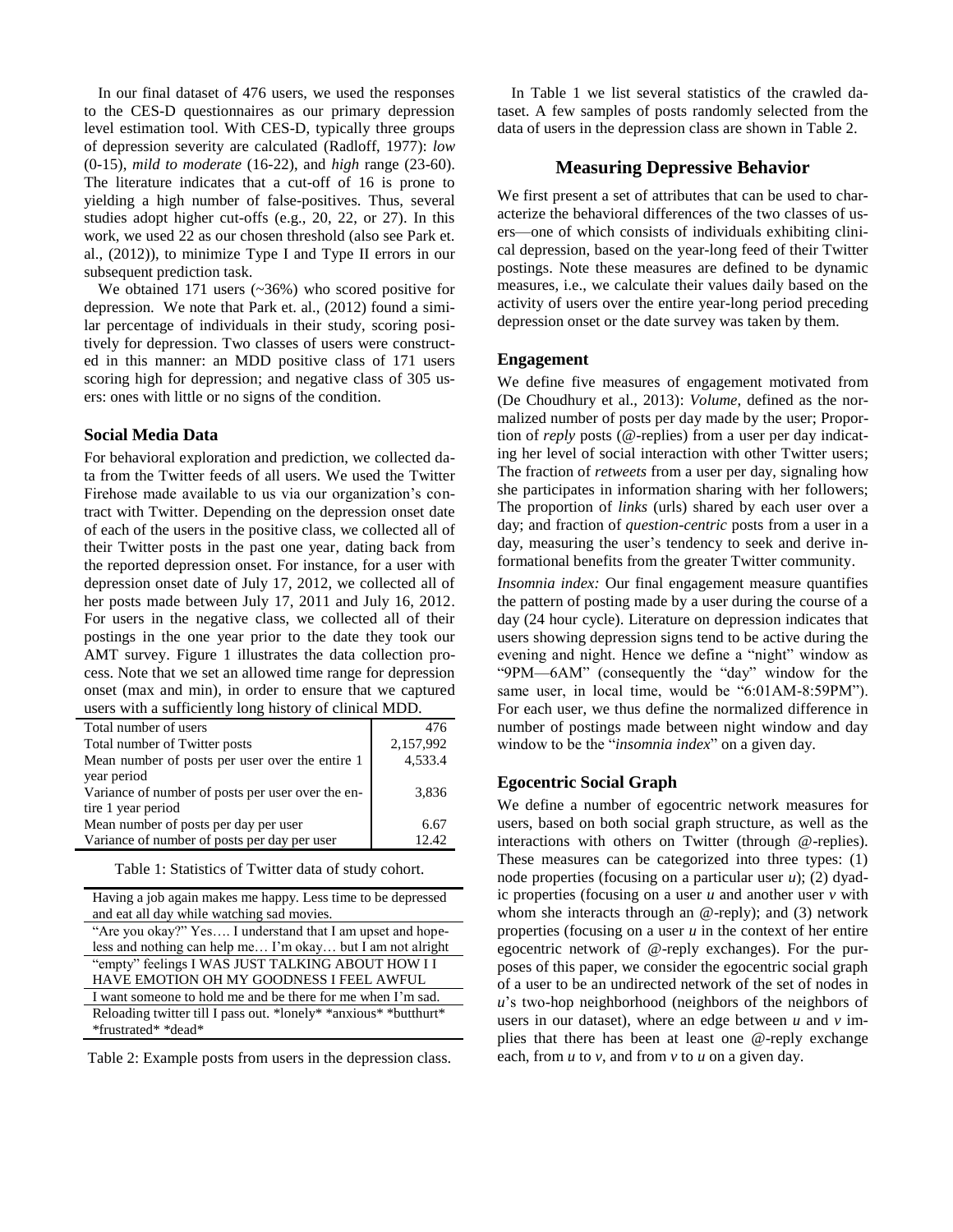(1) *Node properties.* We first define two measures that characterize the nature of a user's egocentric social network as in (De Choudhury et al., 2013). The first feature is the number of *followers* or inlinks of a user at a given day, while the second is the count of her *followees* or outlinks.

(2) *Dyadic properties.* In this category, we define a measure called *reciprocity*, which is measured as how many times a user *u* responds to another user *v* who had sent her @-reply messages. It is given by the mean of the ratio of the number of  $\omega$ -replies from  $u$  to any user  $v$ , to the number of @-replies from *v* to *u*. The second feature in this category is called the *prestige ratio*, and is given by the ratio of the number of @-replies that are targeted to *u*, to the number of  $\omega$ -replies targeted to a user *v*, where *v* is a user with whom *u* has a history of bi-directional @-replies.

(3) *Network properties.* In this final category, we define four measures. We define *graph density* to be the ratio of the count of edges to the count of nodes in *u*'s egocentric social graph. The second feature is the *clustering coefficient* of *u*'s ego network, which is a standard notion of local density, i.e. the average probability that two neighbors of *u* are neighbors of each other. The third feature, size of *two-hop neighborhood* is defined as the count of all of *u*'s neighbors, plus all of the neighbors of *u*'s neighbors. We define the next feature *embeddedness* of *u* with respect to her neighborhood as the mean of the ratio between the set of common neighbors between *u* and any neighbor *v*, and the set of all neighbors of *u* and *v*. The final feature in this category is the number of *ego components* in *u*'s egonetwork, defined as the count of the number of connected components that remain when the focal node *u* and its incident edges are removed (De Choudhury et al., 2010).

## **Emotion**

We consider four measures of the emotional state of users in our dataset: *positive affect* (PA), *negative affect* (NA), *activation,* and *dominance*. Daily measurements of PA and NA per user are computed using the psycholinguistic re-source LIWC [\(http://www.liwc.net/\)](http://www.liwc.net/), whose emotion categories have been scientifically validated to perform well for determining affect in Twitter (De Choudhury et al., 2013). We use the ANEW lexicon (Bradley & Lang, 1999) for computing activation and dominance. Activation refers to the degree of physical intensity in an emotion ("terrified" is higher in activation than "scared"), while dominance refers to the degree of control in an emotion ("anger" is dominant, while "fear" is submissive).

## **Linguistic Style**

We also introduce measures to characterize linguistic styles in posts from users (Rude et al., 2004). We again use LIWC for determining 22 specific linguistic styles, e.g.: *articles, auxiliary verbs, conjunctions, adverbs, personal pronouns, prepositions, functional words, assent, negation, certainty* and *quantifiers.*

# **Depression Language**

Finally we define two specialized features focused on characterizing the topical language of individuals detected positively with depression. While our previous measure focused on the linguistic style of depressive language, we are also interested in analyzing *what* people talk about.

(*a*) *Depression lexicon.* The first feature measures the usage of depression-related terms, defined broadly, in Twitter posts. For this purpose, we built a lexicon of terms that are likely to appear in postings from individuals discussing depression or its symptoms in online settings. We mined a 10% sample of a snapshot of the "Mental Health" category of Yahoo! Answers. In addition to already being categorized as relevant to depression, these posts are separated into questions and answers and are relatively short, making them well-aligned to the construction of a depression lexicon that can eventually be deployed on Twitter.

We extracted all questions and the best answer for each of question, resulting in 900,000 question/answer pairs. After tokenizing the question/answer texts, we calculated for each word in the corpus its association with the regex "depress*\** " using pointwise mutual information (PMI) and log likelihood ratio (LLR). We created the union of top 1% of terms in terms of LLR and PMI. To remove extremely frequent terms, we calculated the tf.idf for these terms in Wikipedia and used the top 1000 words with high tf.idf. Thereafter we deployed this lexicon to determine frequency of use of depression terms that appear in the Twitter posts of each user, on a given day.

(*b*) *Antidepressant usage.* The next feature measures the degree of use of names of antidepressants popular in the treatment of clinical depression (any possible overlap with the above lexicon was eliminated). Individuals with depression condition are likely to use these names in their posts, possibly to receive feedback on their effects during the course of treatment (Ramirez-Esparza et al., 2008). We used the Wikipedia page on "list of antidepressants" in order to construct a lexicon of drug names (http://en.wikipedia.org/wiki/List\_of\_antidepressants).



<span id="page-4-0"></span>Figure 2: Diurnal trends (i.e. mean number of posts made hourly throughout a day) for the two classes. The line plots correspond to least squares fit of the trends.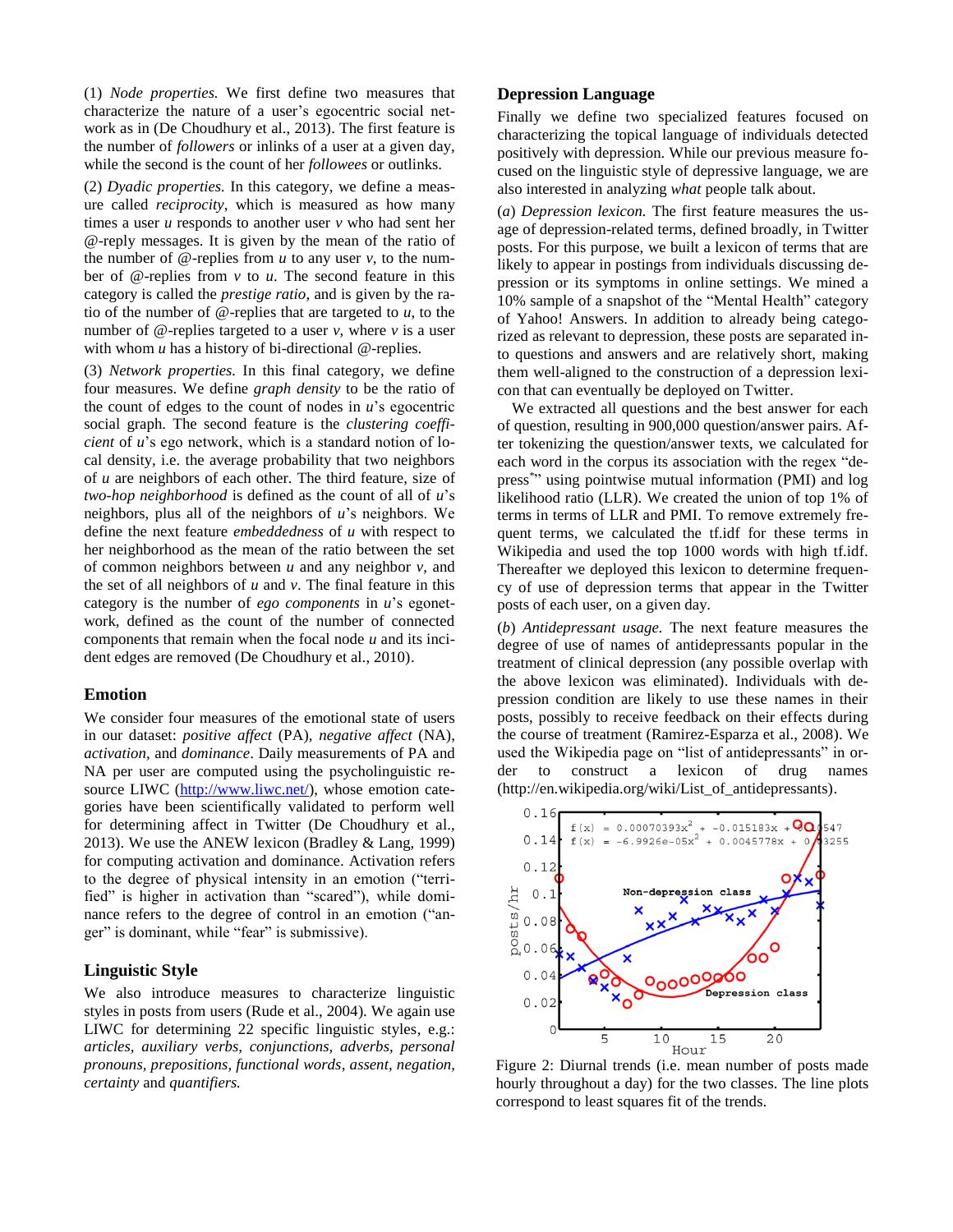# **Behavioral Attributes of Depression**

In the light of the above measures, we present an exploration of behavior of depressed and non-depressed classes.

#### **Diurnal Activity and Depression**

[Figure 2](#page-4-0) shows the diurnal pattern of posting (in local time) from users of the two classes, measured as the mean number of posts made per hour, over the entire one year history of Twitter data of the users. We also show polynomial (of order 2) fits for both plots.

From the figure, we observe that for the non-depression class, most people are less active later in the night (i.e., post-midnight) and early in the morning, with activity generally increasing through the day. Evenings and early nights show peak, indicating that people are generally more likely to be using social media after the end of workday. On the other hand, the depression class trend shows peaks late in the night (post 8pm), with lower activity through the day (between 9am and 5pm). It is known from literature that for 8 out of 10 people suffering from depression, symptoms tend to worsen during the night (Lustberg & Reynolds, 2000). In fact, night time online activity is a known characteristic of these individuals, which may explain the increased levels of nighttime posting on Twitter.

#### **Aggregated Behavior of Depression Sufferers**

Next we discuss the patterns of some of the behavioral measures for both classes in Figure 3. We found marked differences across the two classes. At an aggregate level, for the depression class, we observe considerable decrease in user engagement measures, such as volume (38% lower;  $p$ <.001 based on a *t*-test) and replies (32% lower;  $p$ <.001). This indicates that these users are posting less, suggesting a possible loss of social connectedness. The same set of users exhibit higher expression of NA (28% higher; *p*<.01), possibly reflecting their mental instability and helplessness. Moreover, lower activation relative to the nondepression class (11% lower; *p*<.01) may indicate loneliness, restlessness, exhaustion, lack of energy, and sleep deprivation, all of which are known to be consistent depression symptoms (Rabkin & Struening, 1976; Posternak et al., 2006). Finally, we find that the presence of the firstperson pronoun is considerably high (68% higher;  $p$ <.0001), while that of  $3<sup>rd</sup>$  person pronouns is low in posts of the users in this class (71% lower; *p*<.0001), reflecting their high attention to self and psychological distancing from others (Rude et al., 2004).

Finally, we found that the use of depression terms in postings from the positive class are significantly higher (89% higher;  $p<.0001$ ). To delve more deeply into the content shared by users in this class, we report the unigrams from the depression lexicon, that were used the most in Table 3. We also validated these usage frequencies based on the  $\beta$  coefficients of the unigrams in a penalized logistic regression model—the model takes as input a predictive

feature vector and predicts a binary response variable (depressed/not depressed), at the same time handling highly correlated and sparse inputs. In order to make better sense of the unigrams, we derived broad "themes" that would cluster them together, using responses from crowdworkers on Amazon's Mechanical Turk (inter-rater agreement Fleiss-Kappa: 0.66). These themes are motivated from prior work in (Ramirez-Esparza et al., 2008), where the language of depression forums was analyzed.

We observe that words about *Symptoms* dominate, indicating details about sleep, eating habits, and other forms of physical ailment—all of which are known to be associated with occurrence of a depressive episode (Posternak et al., 2006). The second theme shared by the depression class is *Disclosure*. It appears that sufferers may turn to social media platforms in order to share feelings with others, receive social support, or to express their emotional state especially feelings of helplessness and insecurity. Users al-



Figure 3. Trends for various features corresponding to the depression and non-depression classes. Line plots correspond to least squares fit.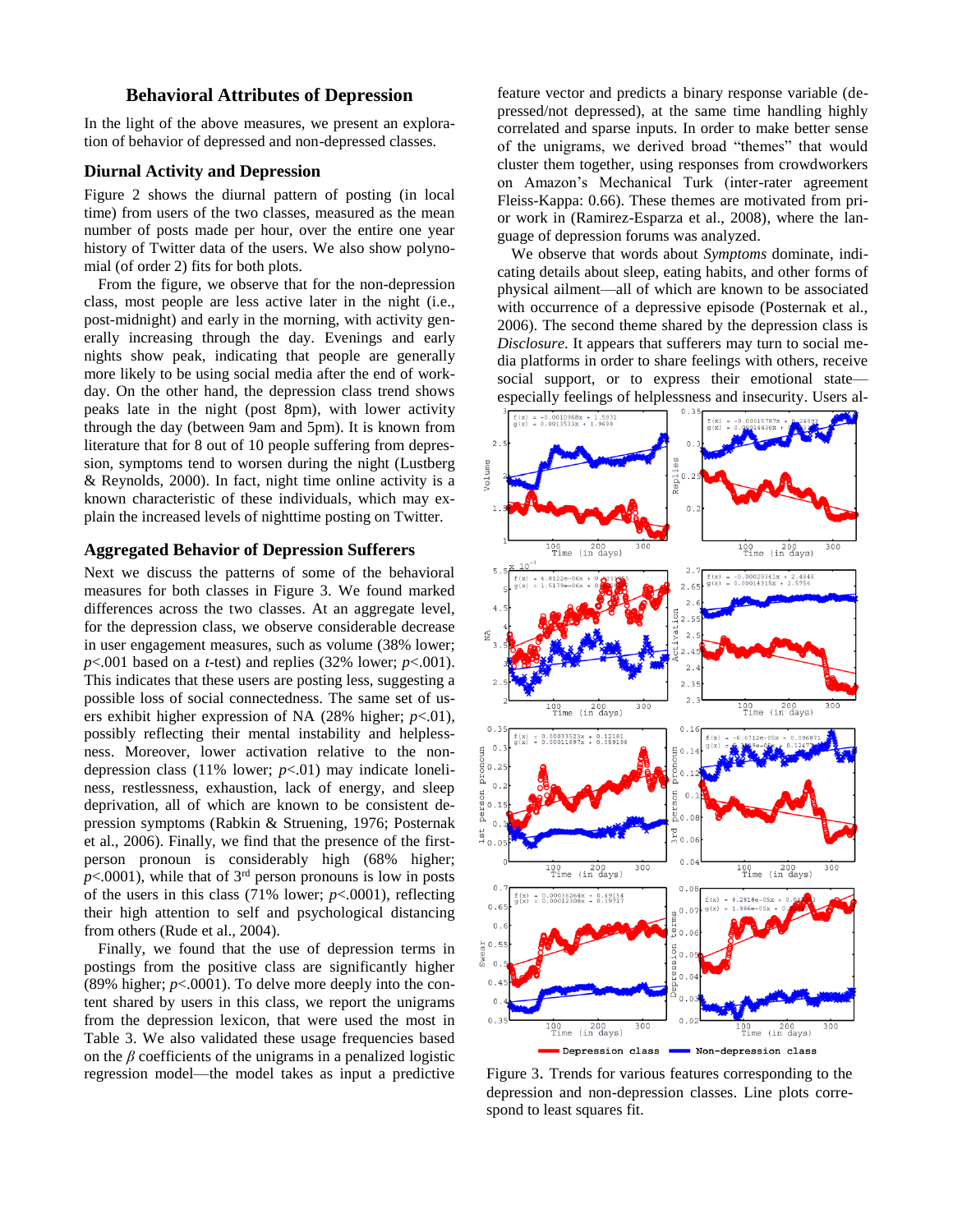so appear to discuss to some extent their therapy and treatment, even dosage levels of medication e.g., 150mg, 40mg (*Treatment* theme), as well as generally about concerns in life, work and relationships (*Relationships, Life* theme). In this last category we observe a noticeable volume of unigrams relating to religion or religious thoughts (*jesus, bible, church, lord*). On investigation of the literature, it appears that religious involvement is often found to be comforting to individuals experiencing psychological distress or sudden bereavement (McCullough et al., 1999).

| <b>Theme</b>           | <b>Unigrams</b>                                                                                                                                                                                                                                                                                          |
|------------------------|----------------------------------------------------------------------------------------------------------------------------------------------------------------------------------------------------------------------------------------------------------------------------------------------------------|
| Symptoms               | anxiety, withdrawal, severe, delusions, adhd,<br>weight, insomnia, drowsiness, suicidal, appe-<br>tite, dizziness, nausea, episodes, attacks, sleep,<br>seizures, addictive, weaned, swings, dysfunc-<br>tion, blurred, irritability, headache, fatigue,<br>imbalance, nervousness, psychosis, drowsy    |
| <i>Disclosure</i>      | fun, play, helped, god, answer, wants, leave,<br>beautiful, suffer, sorry, tolerance, agree, hate,<br>helpful, haha, enjoy, social, talk, save, win,<br>care, love, like, hold, cope, amazing, discuss                                                                                                   |
| <i>Treatment</i>       | medication, side-effects, doctor, doses, effec-<br>tive, prescribed, therapy, inhibitor, stimulant,<br>antidepressant, patients, neurotransmitters,<br>prescriptions, psychotherapy, diagnosis, clini-<br>cal, pills, chemical, counteract, toxicity, hospi-<br>talization, sedative, 150mg, 40mg, drugs |
| Relationships,<br>life | home, woman, she, him, girl, game, men,<br>friends, sexual, boy, someone, movie, favorite,<br>jesus, house, music, religion, her, songs, party,<br>bible, relationship, hell, young, style, church,<br>lord, father, season, heaven, dating                                                              |

Table 3. Unigrams from the depression lexicon that appear with high frequency in the posts from the depression class. These terms had the largest standardized *β* coefficients based on penalized logistic regression.

In a similar manner, we further observe distinctively higher numbers of mentions of antidepressant medication among the depressed class, again based on a penalized logistic regression model: *serotonin* (*β*=.32); *amphetamine* (*β*=.28); *maprotiline* (*β*=.22); *nefazodone* (*β*=.13).

**Egonetwork Characteristics.** Next we present differences across the two classes of users based on the egocentric network measures, as summarized in Table 4. We notice lower numbers of followers and followees for the depression class—possibly showing that these users exhibit reduced desire to socialize or tendency to consume external information and remain connected with others. They also show reduced reciprocity to others' communications, indicating decreased desire for social interaction. The lower value of the graph density of their egonetworks, and the smaller sizes of their 2-hop neighborhoods shows that the interactions per individual in their networks are limited, compared to the users in the other class. The prestige ratio, however, seems to be close to unity, compared to the other class, indicating that depressed individuals and their neighbors typically have similar numbers of neighbors. Near

unity prestige ratio also makes us conjecture that the neighbors of users in the depressed class could be ones they trust and connect with on psychological issues, or through their experiences. In fact, we know from (Kawachi & Berkman, 2001) that depressed individuals are known to cluster together. However given the limited availability of data in our study, we cannot confirm this finding however constitutes an interesting topic for future research.

In conjunction with the higher value of clustering coefficient, embeddedness, and number of ego components, we conjecture that these observations indicate that depression sufferers typically belong to high connectivity close-knit networks. This may be an indication that when depressed individuals turn to social media, they intend to leverage the tool to build a closed network of trusted people, with whom they are comfortable sharing their psychological experiences, seeking out social support, or gathering information regarding their treatment and medication.

| <b>Egonetwork measures</b> | Depres. class              | Non-depres. class            |
|----------------------------|----------------------------|------------------------------|
| #followers/inlinks         | $26.9~(\sigma=78.3)$       | 45.32 ( $\sigma = 90.74$ )   |
| #followees/outlinks        | 19.2 ( $\sigma = 52.4$ )   | 40.06 ( $\sigma$ =63.25)     |
| Reciprocity                | $0.77~(\sigma=0.09)$       | 1.364 ( $\sigma$ =0.186)     |
| Prestige ratio             | $0.98$ ( $\sigma = 0.13$ ) | $0.613 (\sigma = 0.277)$     |
| Graph density              | $0.01$ ( $\sigma = 0.03$ ) | $0.019$ ( $\sigma = 0.051$ ) |
| Clustering coefficient     | $0.02~(\sigma=0.05)$       | $0.011 (\sigma = 0.072)$     |
| 2-hop neighborhood         | $104 (\sigma = 82.42)$     | 198.4 ( $\sigma$ =110.3)     |
| Embeddedness               | $0.38$ ( $\sigma = 0.14$ ) | $0.226$ ( $\sigma = 0.192$ ) |
| #ego components            | $15.3 (\sigma = 3.25)$     | 7.851 ( $\sigma$ =6.294)     |

Table 4. Average measures, along with std. dev. of the egocentric social graph, comparing the depression and nondepression classes over the year-long period of analysis.

**Predisposition of Depression.** In terms of the trends of each of the behavioral measures in Figure 3, we notice a general decrease over time in some measures, e.g., volume, replies, activation,  $3<sup>rd</sup>$  person pronoun (note the negative slope in the trend lines), while a general increase over time for others like NA, 1<sup>st</sup> person pronoun usage, swear word use, and frequency of depression terms (positive slope in trend lines). We conjecture that this finding indicates individuals showing a shift in their behavior as they approach the onset of their depression—note that the year-long trends shown in the figure precede the reported onset of depression for the users. The clinical literature reports that a variety of predisposing/precipitating factors or states are associated with the onset of depression in people; these include mood disturbances, suicidal thoughts, cognitive impairments, or self-care, attention, judgment and communication (Rabkin & Struening, 1976). Through the general increase of NA, lowered activation or rise in use of depressive language over the period preceding depression onset, it seems that Twitter postings do indeed capture this.

# **Predicting Depressive Behavior**

Given the two classes of users and their differences in behavior, how accurately can we forecast, prior to the reported onset of depression, whether or not a user is likely to be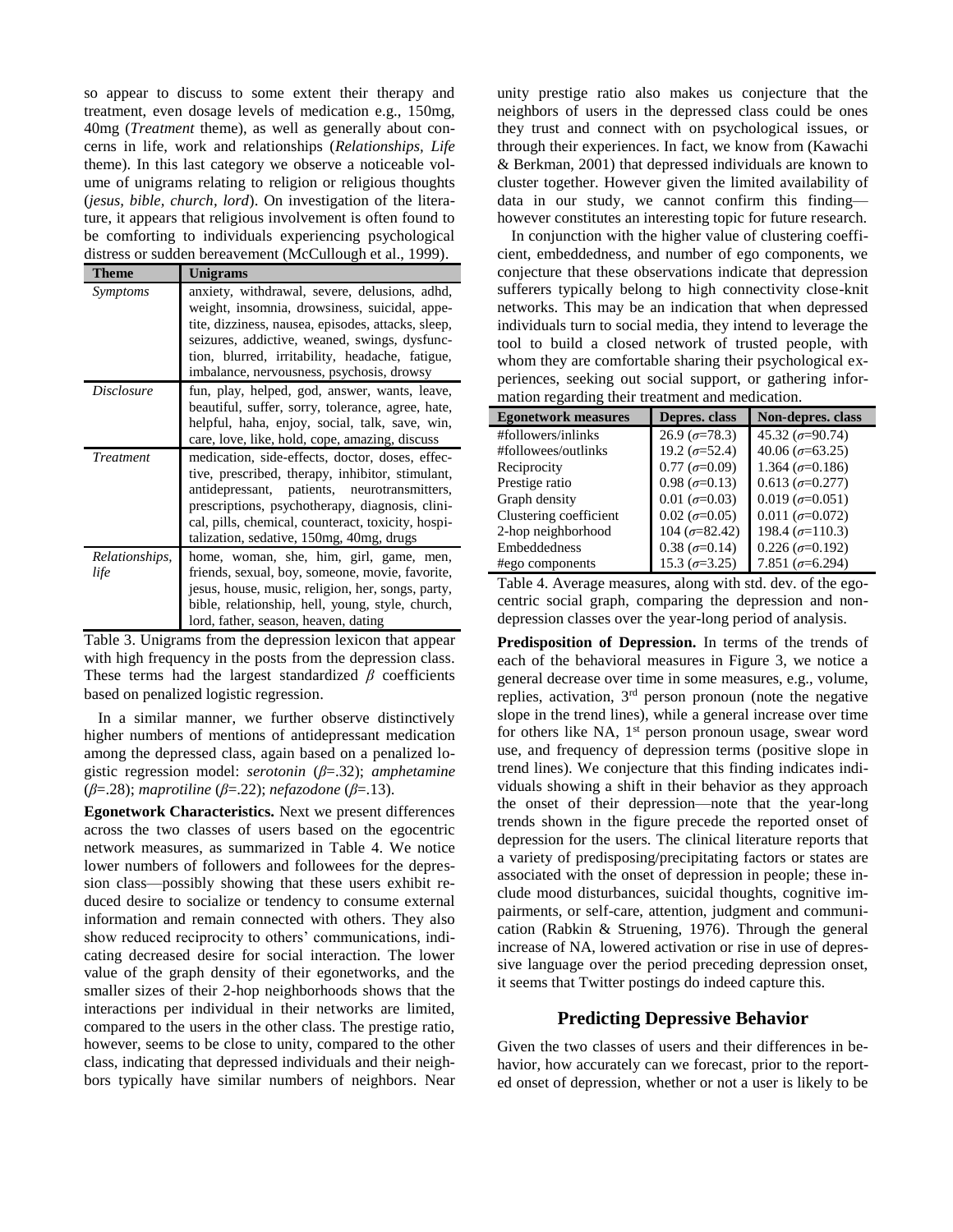in the depressed class? In the remainder of the paper, we propose and evaluate a model for the purpose.

#### **Constructing Feature Vectors**

For each set of behavioral measures, we obtained daily measurements per user, which helped us construct one time series per measure per user, over the entire one year of Twitter history. Next, we developed a series of numbers from each of these time series for a given user, to be used eventually in constructing feature vectors for the depression prediction framework. Note that these time series features take into account the aggregated value over the yearlong period (given by mean), as well as its trend of change.

- *Mean frequency*: the average measure of the time series signal of a feature over the entire period of analysis.
- *Variance*: the variation in the time series signal over the entire time period. Given a time series  $X_i(1)$ ,  $X_i(2)$ , ...  $X_i(t)$ , ...,  $X_i(N)$  on the  $i$ <sup>th</sup> measure, it is given as:  $(1/N)\sum_{i}(X_i(t)-\mu_i)^2$ .
- *Mean momentum*: relative trend of a time series signal, compared to a fixed period before. Given the above time series, and a period length of  $M$  (=7) days, its mean momentum is:  $(1/N)\sum_{i}(X_i(t) - (1/(t-M))\sum_{i} (M \le k \le t-1)X_i(k)).$
- *Entropy*: the measure of uncertainty in a time series signal. For the above time series it is:  $\neg \sum t X_i(t) \log(X_i(t))$ .

Besides these features, we also used the self-reported information on age, gender, education level, and income of the users as another set of features. This yields four numbers per measure for each user in our dataset; a total of 188 features (there are 43 dynamic features in all; 4 demographic features). We represent each user as such a 188 item feature vector, with the vector being standardized to zero mean and unit variance.

## **Prediction Framework**

We now pursue the use of supervised learning to construct classifiers trained to predict depression in our two user classes. To avoid overfitting, we employ principal component analysis (PCA), although we report results for both all dimension-inclusive and dimension-reduced cases. We compare several different parametric and non-parametric binary classifiers to empirically determine the best suitable classification technique. The best performing classifier was found to be a Support Vector Machine classifier with a radial-basis function (RBF) kernel (Duda et al., 2000). For all of our analyses, we use 10-fold cross validation on the set of 476 users, over 100 randomized experimental runs.

## **Prediction Results**

We now focus on prediction of future episodes of depression. We first present some results of statistical significance of the behavioral features, as measured through their mean, variance, momentum, and entropy values over the one year period of analysis (Table 5). We use independent sample *t*-tests, where *df*=474: the values of the *t*-statistic

and the corresponding *p*-values are given in the table. Note that we have 188 feature variables; hence to counteract the problem of multiple comparisons, we adopt Bonferroni correction. We choose a significance level of *α*=0.05/188= 2.66e-4. In Table 5, we report the features for which we have at least one of mean, variance, momentum or entropy values to be statistically significant.

|               | Mean                   | Variance   | Momentum    | Entropy     |
|---------------|------------------------|------------|-------------|-------------|
| volume        | $15.21***$             | $14.88***$ | $14.65***$  | $17.57***$  |
| replies       | $22.88***$             | 13.89      | $29.18***$  | $19.48***$  |
| questions     | 8.205                  | 7.14       | 23.06***    | 10.71       |
| <b>PA</b>     | 14.64                  | 10.94      | 13.25       | $17.74***$  |
| <b>NA</b>     | $16.03***$             | $19.01***$ | $17.54***$  | 15.44***    |
| activation    | $\ast\ast\ast$<br>19.4 | $17.56***$ | 22.49***    | $17.84***$  |
| dominance     | $***$<br>20.2          | 18.33***   | 24.49***    | 12.92       |
| #followees    | $28.05***$             | 14.65      | 25.95***    | $16.85***$  |
| reciprocity   | $***$<br>5.24          | 5.35       | $7.93$ ***  | ***<br>6.82 |
| clust. coeff. | $12.33***$             | 10.92      | $15.28***$  | 11.91       |
| #ego comp.    | 7.29                   | 6.91       | 9.04        | 8.56        |
| antidepress   | 8.68                   | 10.13      | $10.17***$  | 5.73        |
| depr. terms   | $22.29***$             | $16.28***$ | $22.16***$  | $18.64***$  |
| 1st pp.       | $25.07***$             | $15.26***$ | 24.22***    | $19.77***$  |
| 2nd pp.       | $13.03***$             | 12.43      | $20.36***$  | 11.49       |
| 3rd pp.       | $20.34***$             | 14.60      | $21.47***$  | $16.96***$  |
| article       | 9.75                   | 14.41      | $16.68***$  | 7.60        |
| negate        | 8.42                   | 6.33       | ***<br>16.7 | 12.13       |
| swear         | 12.91<br>de de de      | 6.12       | ***<br>20.8 | $18.99***$  |

 $p \leq \alpha$ , after Bonferroni correction *df*=474

Table 5: Statistical significance (*t*-statistic values) of the mean, variance, momentum and entropy measures of selected dynamic features, comparing the depression and non-depression classes.

The results align with our findings described earlier. Across the feature types, certain stylistic, engagement, emotion measures, and use of depression terms and mentions of antidepressant medication bear distinctive markers across the two classes. In general, momentum seems to be a feature that shows statistical significance across a number of measures, demonstrating that not only is the absolute degree of behavioral change important (indicated by the mean), but the trend of its change over time bears useful markers of distinguishing depressive behavior.

Now we utilize our proposed classification framework to examine how well we can predict, whether or not an individual is vulnerable to depression, ahead of its onset. In order to understand the importance of various feature types, we trained a number of models.

We present the results of these prediction models in Table 6. The results indicate that the best performing model (dimension-reduced features) in our test set yields an average accuracy of  $\sim$ 70% and high precision of 0.74, corresponding to the depression class. Note that a baseline marginal model would yield accuracy of only 64%, i.e., when all data points are labeled per the majority class which is the non-depressed class. Good performance of this classifier is also evident from the receiver-operator characteristic (ROC) curves in Figure 4. The dimension-reduced feature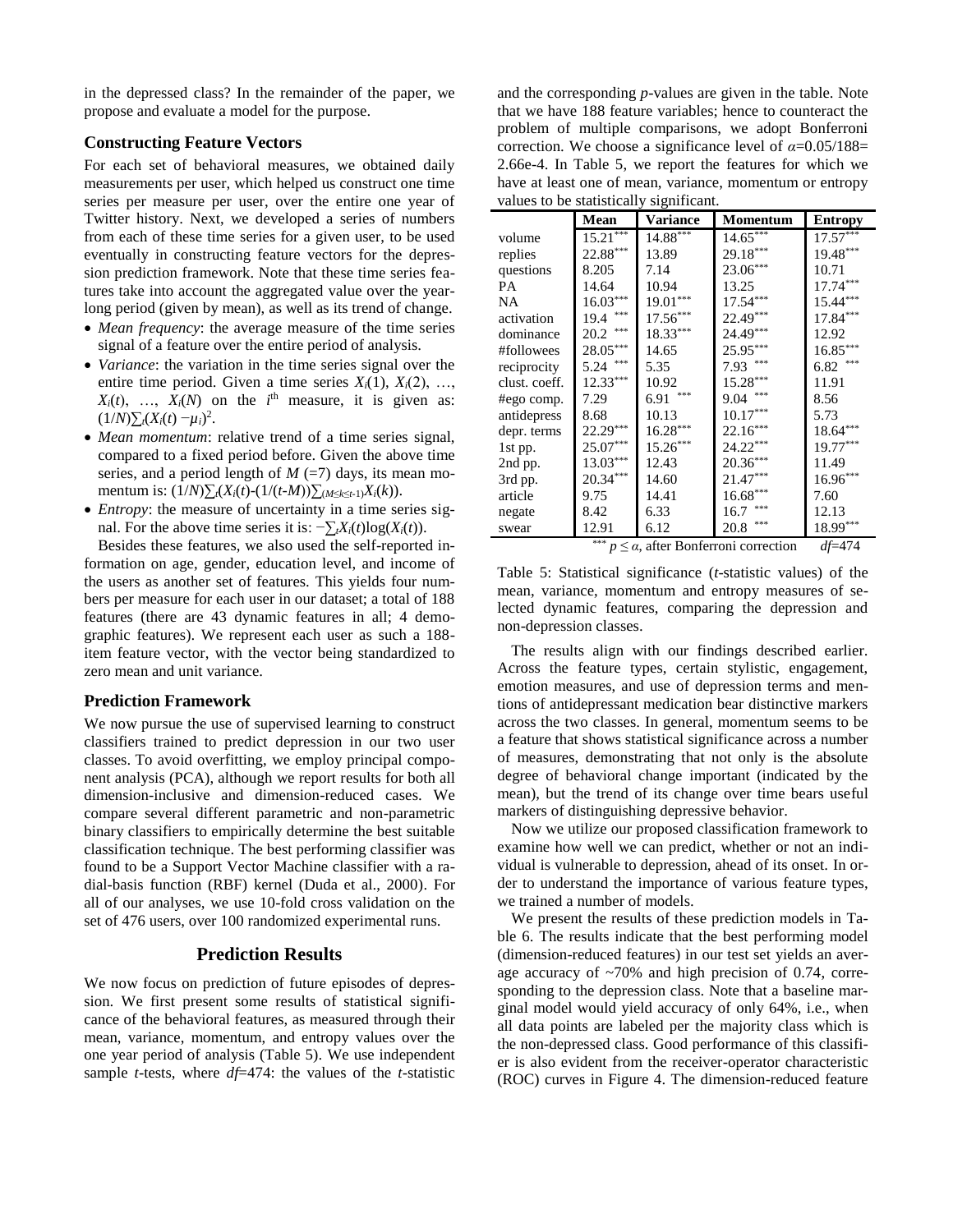model gives slightly greater traction compared to the one that uses all features; demonstrating utility of reducing feature redundancy.

|                 | precision | recall | $acc. (+ve)$ | acc. (mean) |
|-----------------|-----------|--------|--------------|-------------|
| engagement      | 0.542     | 0.439  | 53.212%      | 55.328%     |
| ego-network     | 0.627     | 0.495  | 58.375%      | 61.246%     |
| emotion         | 0.642     | 0.523  | 61.249%      | 64.325%     |
| linguist. style | 0.683     | 0.576  | 65.124%      | 68.415%     |
| dep. language   | 0.655     | 0.592  | 66.256%      | 69.244%     |
| demographics    | 0.452     | 0.406  | 47.914%      | 51.323%     |
| all features    | 0.705     | 0.614  | 68.247%      | 71.209%     |
| dim. reduced    | 0.742     | 0.629  | 70.351%      | 72.384%     |

Table 6. Performance metrics in depression prediction in posts using various models. Third column shows the mean accuracy of predicting the positive class.

We also observe better performance of the model that uses the linguistic style features alone. Results in prior literature suggest that use of linguistic styles such as pronouns and articles provide information about how individuals respond to psychological triggers (Rude et al., 2004; Ramirez-Esparza et al., 2008). Next, we note that, one of the main characteristics of depression is disturbed cognitive processing of information as indexed by disturbed startle reflex modulation, as well as a reduced sense of interest or motivation in day-to-day activities (Billings et al., 1984; Oxman et al., 1982). Hence we observe better performance of depression language features in the prediction task. Finally the better performance of ego-network features shows that the network in which depressed individuals are embedded, serving as a proxy to their social and behavioral environment, bears key information in light of their condition. In essence, we conclude that social media activity provides useful signals that can be utilized to classify and predict whether an individual is likely to suffer from depression in the future.

## **Discussion**

**Implications.** The ability to illustrate and model individual behavior using their social media data, that can predict depression *before* their estimated onset, shows promise in the design and deployment of next-generation wellness facilitating technologies. We envision privacy-preserving software applications and services that can serve as early warning systems providing personalized alerts and information to individuals. These tools perhaps can enable adjuvant diagnosis of depression and other mental illness, complementary to survey approaches (e.g., CES-D, BDI).

Beyond monitoring behavioral trends in real-time, social media-based measures, such as volume, NA, activation, use of depression language etc. can serve as a diary-type narrative resource logging "behavioral fingerprints" over extended periods of time. The application might even assign an "MDD risk score" to individuals based on predictions made about forthcoming extreme changes in their behavior and mood. In operation, if inferred likelihoods of



Figure 4. Receiver Operating Characteristic (ROC) curves in predicting labels of users. Each curve corresponds to a model trained on a particular feature type.

forthcoming extreme changes surpass a threshold, they could be warned or engaged, and information might be provided about professional assistance and/or the value of social and emotional support from friends and family.

Privacy Considerations. Concerns regarding individual privacy, including certain ethical considerations, may arise with this form of analyses of social media as they ultimately leverage information that may be considered sensitive, given their focus on behavioral and emotional health. As we mentioned earlier, we collected data from crowdworkers on AMT whose Twitter profiles were public, and participants could opt out of sharing their data. For users who opted in, the AMT study obtained their consent that it would be okay to use their data anonymously in an automated setting, without active human intervention, in doing research analyses.

## **Conclusion and Future Work**

We have demonstrated the potential of using Twitter as a tool for measuring and predicting major depression in individuals. First we used crowdsourcing to collect gold standard labels on a cohort's depression, and proposed a variety of social media measures such as language, emotion, style, egonetwork, and user engagement to characterize depressive behavior. Our findings showed that individuals with depression show lowered social activity, greater negative emotion, high self-attentional focus, increased relational and medicinal concerns, and heightened expression of religious thoughts. They also appeared to belong to highly clustered close-knit networks, and were typically highly embedded with their audiences, in terms of the structure of their egonetworks. Finally, we leveraged these distinguishing attributes to build an SVM classifier that can predict, ahead of the reported onset of depression of an individual, his/her likelihood of depression. The classifier yielded promising results with 70% classification accuracy.